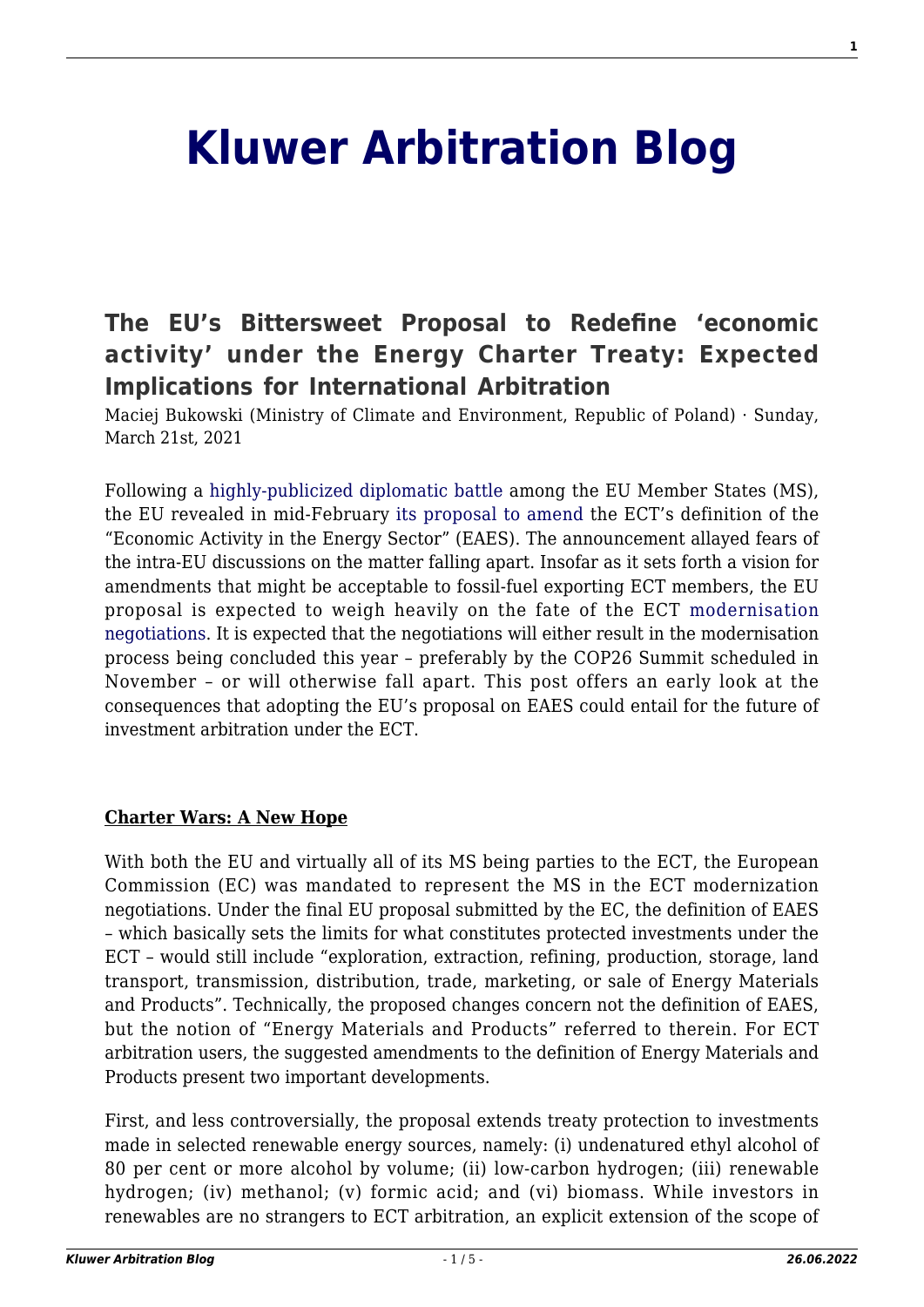treaty protection so as to cover these highly promising and sustainable energy sources would perhaps turn the page in the ECT's history. It is uncertain, though, if such an extension would encourage investments in countries that have thus far relied on fossil fuels for export revenues or for their own energy needs, although it certainly would boost investors' confidence.

The second set of proposed changes indicate the EU's intent to abolish treaty protection for investments in fossil fuels, although not all at once. Crucially and most polemically, the EU proposes to maintain treaty protection until the end of 2030 for future investments in electricity generation from oil and other gaseous hydrocarbons through power plants and other infrastructure, but only if the following two cumulative conditions are met: (i) they enable the use of renewable and low-carbon gases and (ii) emit less than 380 g of CO2 of fossil fuel origin per kWh of electricity. The period of protection for such investments which replace already existing investments, as well as for pipelines capable of transporting safe and sustainable renewable and low-carbon gases, including hydrogen, would end ten years after the amendments take full or provisional effect, but no later than in 2040.

With the proposal announcement coming days after Germany's energy giant RWE declared that it will seek [EUR 1.4 billion in an ECT arbitration from the Netherlands](https://www.euractiv.com/section/energy/news/germanys-rwe-uses-energy-charter-treaty-to-challenge-dutch-coal-phase-out/) as compensation for phasing out coal from the Dutch energy mix, the timing of the EU's take on EASE in ECT was perfect. However, the overall architecture of the EU submission begs at least two important questions.

First, the proposal does not specify what exactly the emissions threshold of 380 g of CO2 from fossil fuels per kWh of electricity shall mean. While it is generally inferred that setting the emissions value at 380g would cover gas-fuelled electricity generation but exclude coal-fired installations, the absence of specific designations to that aim creates space for uncertainty.

Second, the relationship between the proposed periods of treaty protection for particular types of high-emission investments and the ECT sunset clause is unclear. As the envisaged solution to gradually extinguish the protection of such investments is not intended to replace the ECT's sunset provision, the relationship between the two regimes may logically be interpreted as follows. Upon expiration of the protection periods ending in 2030 or 2040 the material scope of the ECT would automatically narrow, with only low-carbon investments remaining protected. A decision by a treaty member to withdraw from the ECT upon expiration of these deadlines would then trigger the 20-year sunset period, during which only low-carbon investments made in the territory of the exiting treaty member would remain protected by the ECT.

### **Intra-EU ECT Arbitrations: The Puzzle Persists**

The latter of the above two questions inevitably touches upon the broader, ongoing debate as to whether the ECT should apply in intra-EU arbitrations (see blog coverage [here\)](http://arbitrationblog.kluwerarbitration.com/category/intra-eu-bits/). Should the ECT modernisation talks collapse, an exodus of members leaving the treaty is expected, for whom the sunset period would begin to run. If the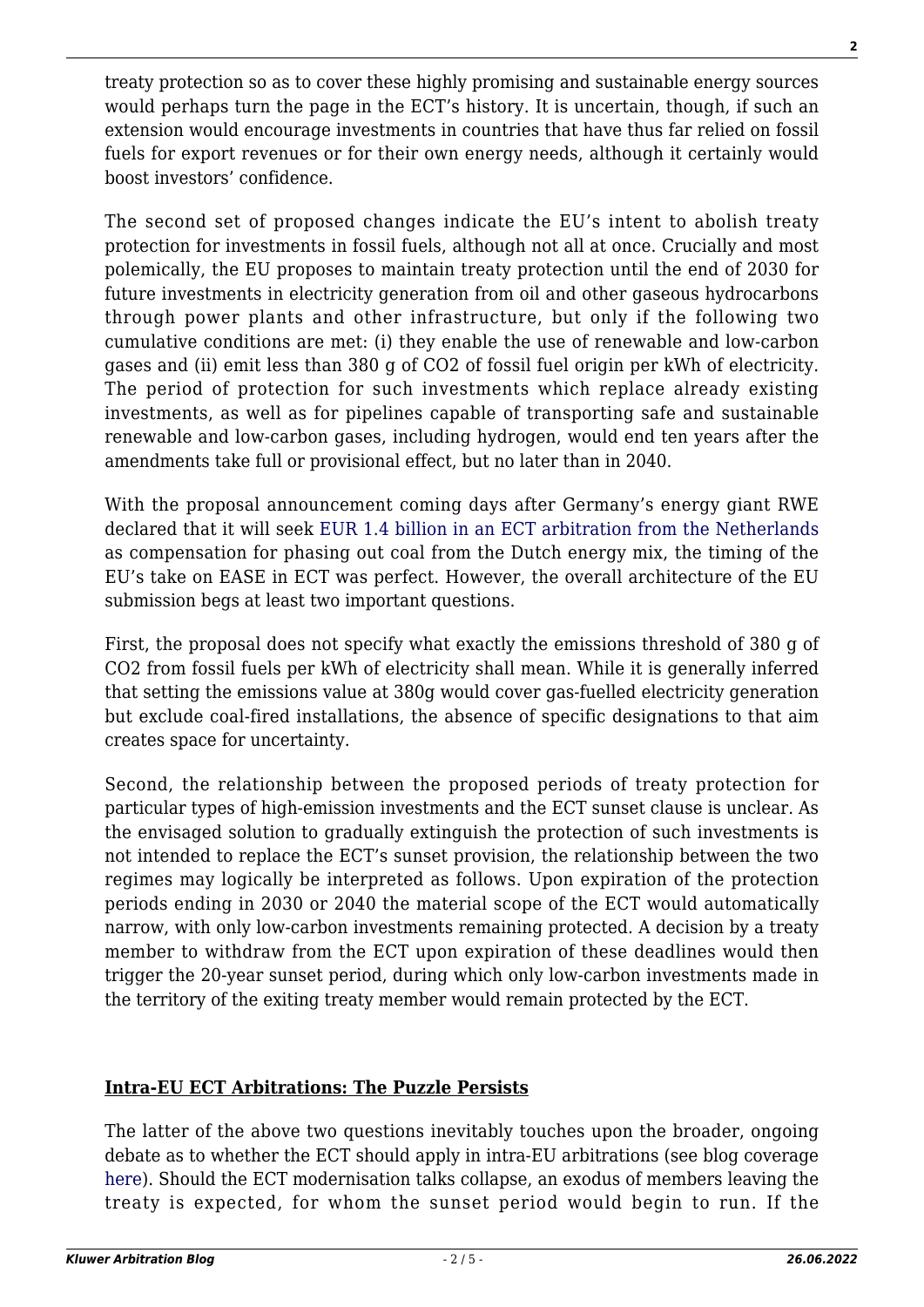modernisation succeeds under the EU proposal, the existing high-emission energy investments will still remain protected – albeit temporarily, but long enough for investors to adapt. Gas power plants and stations – which especially MS in the CEE view as the indispensable intermediary step in the process of transitioning to emissions-free technologies – would remain protected for several more years.

For the EU, a third scenario is likewise conceivable: some EU MS decide to stay in the ECT, others decide to go. If that happens, what impact would it have on the EU's membership in the ECT? If the EU itself remains an ECT member – what consequences would this entail for the MS leaving the ECT, which would remain bound by the Charter indirectly via their EU membership? Italy's departure from the ECT in 2016 has already set a precedent for this situation, although the actual extent to which Italy (and potentially other MS who might follow its steps) will remain indirectly restrained by the ECT through their membership in the EU following the expiration of the sunset period is unclear.

[Intra-EU efforts](http://arbitrationblog.kluwerarbitration.com/2020/07/26/ect-modernisation-perspectives-the-energy-charter-treaty-and-eu-law-a-cherry-picking-relationship/) so far have not eliminated the possibility for EU investors to initiate arbitration proceedings under the ECT against EU MS. While the EC [stated in 2018](https://eur-lex.europa.eu/legal-content/EN/TXT/?uri=COM%3A2018%3A547%3AFIN) that the CJEU judgment in the *Achmea* case should also apply to proceedings initiated on the basis of the ECT – this position being later supported by [the 2019 Declaration](https://ec.europa.eu/info/publications/190117-bilateral-investment-treaties_en) [of the majority of MS](https://ec.europa.eu/info/publications/190117-bilateral-investment-treaties_en) – such steps are of only declaratory nature and are not legally binding for arbitral tribunals which themselves decide on their own jurisdiction in ECT disputes. Other MS – most notably Sweden – [stated](https://regeringen.se/artiklar/2019/01/eus-medlemsstater-overens-om-att-saga%20-upp-sina-bilaterala-investeringsavtal/) that it is too early to declare intra-EU application of the ECT incompatible with EU law. This latter view is supported by national courts of certain MS, perhaps most notoriously exemplified by [Spain's string](https://globalarbitrationnews.com/the-swedish-court-of-appeal-again-rejects-spains-request-of-a-preliminary-ruling-from-the-court-of-justice-of-the-european-union-cjeu/) [of loses before Swedish](https://globalarbitrationnews.com/the-swedish-court-of-appeal-again-rejects-spains-request-of-a-preliminary-ruling-from-the-court-of-justice-of-the-european-union-cjeu/) courts where it asked to set aside arbitral awards issued on the basis of the ECT.

The preamble to the May 2020 [Agreement on the Termination of Bilateral Investment](https://www.consilium.europa.eu/en/documents-publications/treaties-agreements/agreement/?id=2019049&DocLanguage=en) [Treaties,](https://www.consilium.europa.eu/en/documents-publications/treaties-agreements/agreement/?id=2019049&DocLanguage=en) acknowledging the political impasse on the ECT stated that the Agreement "does not cover intra-EU proceedings on the basis of Article 26 of the Energy Charter Treaty. The European Union and its Member States will deal with this matter at a later stage". Perhaps the meaning of 'later' will be forced upon the MS by the ECJ, whom [Belgium](https://diplomatie.belgium.be/en/newsroom/news/2020/belgium_requests_opinion_intra_european_application_arbitration_provisions) and a [Swedish](https://globalarbitrationreview.com/achmea/swedish-court-asks-ecj-rule-ect) court requested recently to opine on the compatibility of the ECT with the EU treaties, and whose [advocate general advised that the ECJ](http://curia.europa.eu/juris/document/document.jsf?text=&docid=238441&pageIndex=0&doclang=FR&mode=req&dir=&occ=first&part=1&cid=8278723) [extends](http://curia.europa.eu/juris/document/document.jsf?text=&docid=238441&pageIndex=0&doclang=FR&mode=req&dir=&occ=first&part=1&cid=8278723) *[Achmea](http://curia.europa.eu/juris/document/document.jsf?text=&docid=238441&pageIndex=0&doclang=FR&mode=req&dir=&occ=first&part=1&cid=8278723)* [onto intra-EU ECT proceedings.](http://curia.europa.eu/juris/document/document.jsf?text=&docid=238441&pageIndex=0&doclang=FR&mode=req&dir=&occ=first&part=1&cid=8278723)

Still, notwithstanding a possible future EU-wide consensus to exclude ECT from serving as a basis for intra-EU arbitrations, arbitral awards rendered in such disputes would still be enforceable in non-EU jurisdictions (except, perhaps, when non-EU judges are exceptionally keen on international comity). To prevent such situations, the exclusion of the application of the ECT to intra-EU disputes would have to take a different form – most likely that of an explicit exclusionary provision being added to the body of the ECT itself. The EU has thus far not advocated such a proposal, arguably due to the EC's insufficient negotiation mandate. But even if such an amendment to the ECT was to be made, it would not eliminate the risk of treaty shopping. If successful, however, the modernisation of the ECT under the EU proposal could hopefully set [a trend for other investment protection agreements to follow](http://arbitrationblog.kluwerarbitration.com/2020/07/25/ect-modernisation-perspectives-can-the-eu-make-the-ect-the-greenest-investment-treaty-of-them-all/) and exclude protection for high-emission investment in energy sectors (and arguably other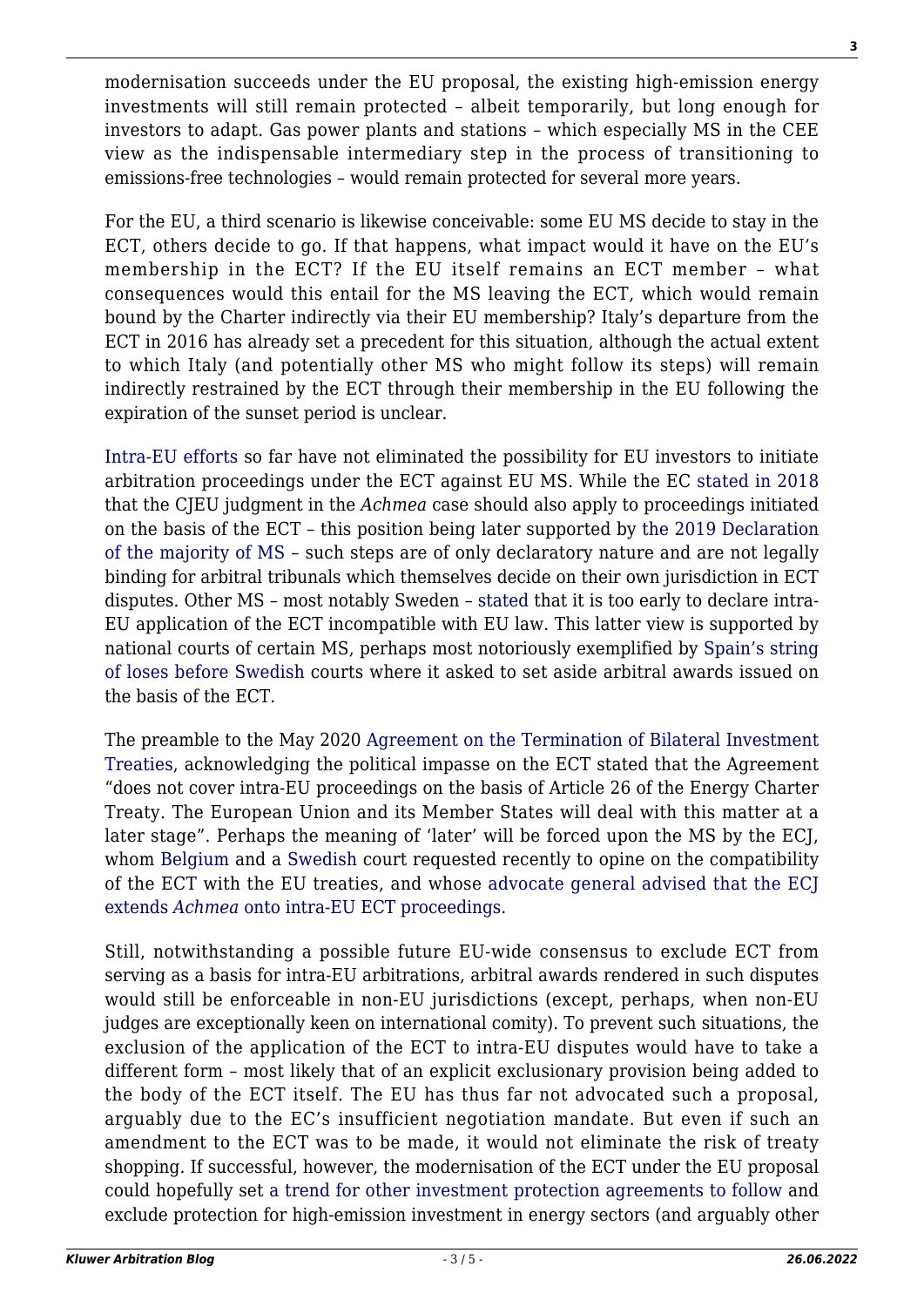*The opinions and viewpoints expressed in this article belong solely to its author. They do not reflect the views of the Ministry of Climate of Environment of the Republic of Poland or the Polish government, and under no circumstances may be construed as such.*

*To make sure you do not miss out on regular updates from the Kluwer Arbitration Blog, please subscribe [here](http://arbitrationblog.kluwerarbitration.com/newsletter/). To submit a proposal for a blog post, please consult our [Editorial Guidelines.](http://arbitrationblog.kluwerarbitration.com/editorial-guidelines/)*

#### **Profile Navigator and Relationship Indicator**

Offers 6,200+ data-driven arbitrator, expert witness and counsel profiles and the ability to explore relationships of 13,500+ arbitration practitioners and experts for potential conflicts of interest.

[Learn how](https://www.wolterskluwer.com/en/solutions/kluwerarbitration/practiceplus?utm_source=arbitrationblog&utm_medium=articleCTA&utm_campaign=article-banner) **[Kluwer Arbitration Practice Plus](https://www.wolterskluwer.com/en/solutions/kluwerarbitration/practiceplus?utm_source=arbitrationblog&utm_medium=articleCTA&utm_campaign=article-banner)** [can support you.](https://www.wolterskluwer.com/en/solutions/kluwerarbitration/practiceplus?utm_source=arbitrationblog&utm_medium=articleCTA&utm_campaign=article-banner)



This entry was posted on Sunday, March 21st, 2021 at 7:43 am and is filed under [Achmea](http://arbitrationblog.kluwerarbitration.com/category/achmea/), [Arbitration Institutions and Rules](http://arbitrationblog.kluwerarbitration.com/category/arbitration-institutions-and-rules/), [ECT Modernisation](http://arbitrationblog.kluwerarbitration.com/category/ect-modernisation/), [Energy Charter Treaty,](http://arbitrationblog.kluwerarbitration.com/category/energy-charter-treaty/)